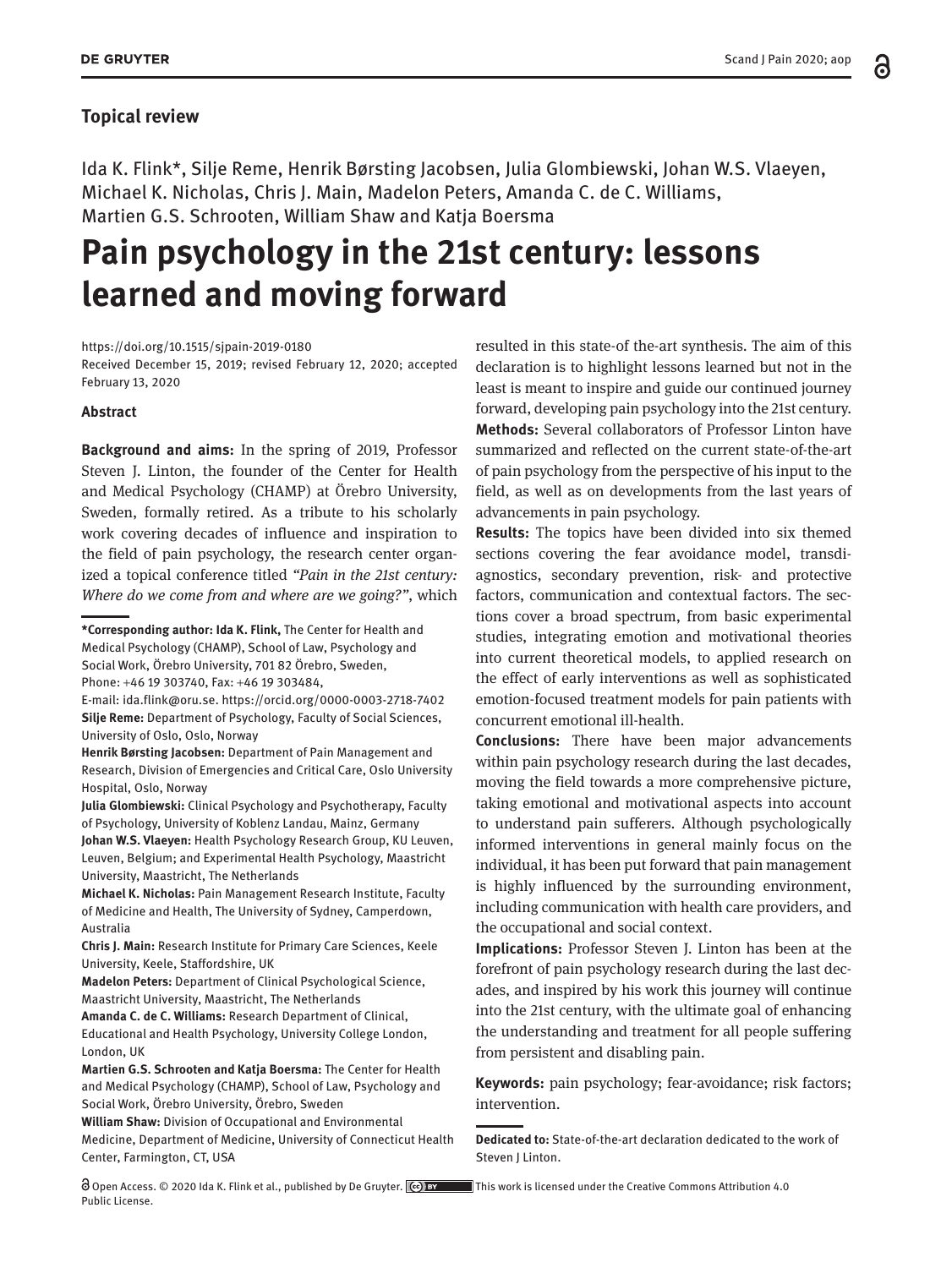### **1 Introduction**

The field of pain psychology has taken significant steps forward during the last decades. Among the main advances is an increased awareness of the key role of psychological factors as determinants for debilitating pain. Some known risk factors, such as catastrophizing and avoidance of activities, may dramatically increase the risk of disability, whereas other factors such as optimism and positive affect may in fact buffer and protect against chronicity.

Professor Steven J. Linton has made a significant contribution to this field. Already in the late 90's, Linton and colleagues proposed a screening tool for early assessment of psychological (risk) factors in patients with back pain [1]. This paved the way for early screening and intervention for psychological risk factors in back pain, knowledge which has now spread throughout the world. About a decade later, Linton was also involved in refining *the fear-avoidance model*, today one of the most influential theoretical frameworks in clinical pain psychology [2–4]. This model has inspired major treatment advancements, not least by introducing exposure *in vivo* as a method to increase the activity levels of patients. Professor Linton has been involved in developing exposure methodology from early pilot trials [5, 6], to recent sophisticated attempts to integrate exposure *in vivo* with contemporary communication skills and emotion regulation training [7]. These are only a few examples of the major contributions that Linton has made to the field of clinical pain psychology.

In the early fall 2019, the Center for Health and Medical Psychology (CHAMP) at Örebro University in Sweden, gathered renowned researchers in the field of clinical pain psychology for a two-day conference titled "*Pain in the 21st century: Where do we come from and where are we going*?" As a tribute to Linton, the founder of CHAMP, this conference reflected on his contributions to the field, as he retired earlier 2019 from his position as Professor of Clinical Psychology and Director of CHAMP. This state-ofthe-art declaration will summarize and reflect on topics covered during the conference. The aim of the declaration is to pinpoint lessons learned from the last decades, inspired by Linton's wisdom, expertise and insights. This state-of-the-art synthesis will summarize and reflect on topics covered during the conference with the aim of highlighting the lessons inspired by his research as a spur to us all to continue the journey of clinical pain psychology into the 21st century.

### **2 The Fear Avoidance Model in the 21st century (J.G. and J.W.S.V.)**

Since its introduction in 1982 [8], the Fear-Avoidance Model (FAM) describing how individuals develop and maintain chronic pain has been one of the most influential behavioral pain models of the last 40 years [3].

The strengths of this theoretical model have been its dynamic approach and its simplicity, making it useful for both basic and applied research. Because it contains modifiable variables, FAM has guided the development of psychological interventions as well. Over the decades, the FAM has been a good alternative to a more complex but less specific Bio-Psycho-Social Model [9]. Several paths of the FAM have been proven by extensive experimental work in pain-related fear condition e.g. [10] as well as correlational research e.g. [11]. The most prominent element of the model has been "avoidance", predicting treatment success and disability in chronic pain more successfully than any other variables [12]. Pain-related fear and avoidance behavior are modifiable factors and therefore a potential target for treatment and prevention strategies. Exposure treatment is a successful treatment option explicitly addressing avoidance behaviors in pain across the lifespan [13, 14]. Overall, the last decades have seen a surge in the study of the FAM of pain and its elements in both basic and clinical investigations. The more recent literature mainly supports the basic assumptions of the model, but it also provides greater depth, inspiring future research and novel clinical applications.

Some important new developments that are not included in the current FAM will, and should be, the focus of the psychological pain research in the 21st century. Among those are the following:

- 1. Motivational and Social context: Avoidance of pain generally competes with other valued goals in the lives of individuals suffering chronic pain. The role of the social context, and the pursuit of socially-oriented goals have been largely neglected so far [15]. We expect that these motivational and social factors will attract more attention in the near future.
- 2. New measures and definitions of avoidance: Avoidance, so far, has been the central element of the FAM. However, there has been critique on how avoidance is currently assessed [12]. Thus, the behavioral part of the FAM – avoidance- and its assessment, might be the focus of further research. Since the self-report avoidance measures are inherently limited, behavioral tests [16] or assessment via virtual reality might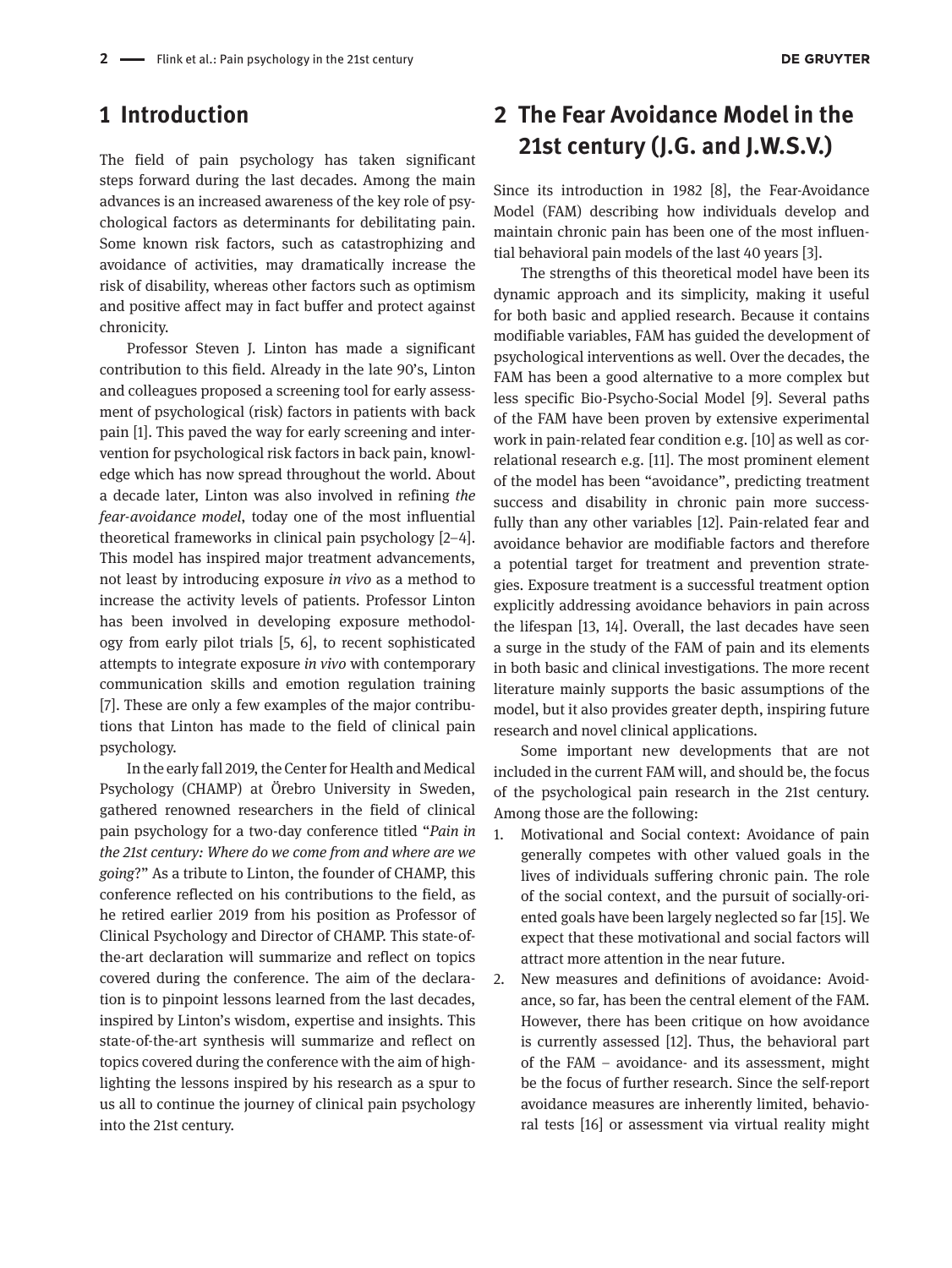play a bigger role, probably leading to changes in how we conceptualize avoidance in the future.

- 3. The bidirectionality hypothesis: Avoidance behavior is usually considered emerging as a result of painrelated fear, but there is recent evidence that the opposite is true as well: the emittance of avoidance behavior can instigate fear, especially in situations where the opportunity to emit previously learned avoidance behavior is not available anymore [10]. This suggests that treatments focusing on avoidance behavior, and not just fear, are more likely to be successful.
- 4. Emotion regulation: Usually, pain-related fear is accompanied by other emotions as well. The role of emotions, (e.g. anger) and emotion regulation may facilitate extinction of pain-related fear during exposure treatments [7].
- 5. Pain as a drive: What is the relationship between pain-related fear, avoidance and pain responses? Several theorists have suggested that pain has more in common with homeostatic drives such as hunger and thirst, rather than the sensory experiences vision and hearing. A novel approach regarding pain as a drive would mean going away from pain as latent construct, but would, again, also mean that new paradigms of pain related conditioning, and new measures of avoidance behaviors will have to be developed [17].

In the late 21st century, the FAM model may also move towards computational modeling emphasizing expectations. Pain, fear and avoidance might be operationalized within a framework of predictive coding [18, 19], including interoceptive and proprioceptive input and interactions between motor and interoceptive signals. In essence, we conclude that the future of FAM is bright, opening new windows towards a better understanding of the transition from common acute pain episodes to chronic disabling pain.

# **3 Chronic primary pain from a transdiagnostic perspective: broadening the scope paves the way for treatment advancements (I.K.F. and M.K.N.)**

There is a strong association between chronic pain, emotional distress, and interference in daily activities

[20, 21]. The recently updated International Classification of Diseases (ICD-11) recognizes chronic pain in its taxonomy, including the new diagnosis of "Chronic primary pain", where pain and its accompanying problems is the focal point, as opposed to chronic secondary pain where pain occurs in the context of other diseases [22, 23]. This highlights that emotional distress and disability are not simply comorbid conditions; the suffering associated with pain *is* the pain problem.

The ICD-11 classification integrates emotional and behavioral aspects in the very definition of chronic pain; to be classified as chronic primary pain, the patient needs to suffer from "significant emotional distress … or functional disability" [22, 23]. A recurring complaint of patients with chronic pain is that their pain and associated suffering are not recognized by their treatment providers [24]. Instead of using opaque labels such as "medically unexplained" or "psychosomatic", it is hoped this new framework will facilitate acceptance of a patient's experience of pain as real, regardless of physical findings. Accepting a patient's pain as real through *validating communication* is known to decrease emotional distress in pain sufferers [25]. The diagnosis of chronic primary pain should also shift the focus from finding or excluding a physical cause to identifying many possible contributors; physical, psychological and social, thereby expanding the range of possible treatment opportunities for patients with chronic pain.

Emphasizing emotional and behavioral aspects of chronic primary pain could also shed light on shared mechanisms. The *transdiagnostic perspective* [26] proposes that similar underlying mechanisms may feed several affective and behavioral disturbances. In the case of chronic pain, Linton and colleagues have identified possible shared mechanisms underpinning chronic pain and associated emotional disturbance [27, 28]. One example is *generalized avoidance* [27, 28], a maladaptive behavioral strategy common to several conditions – including depression and chronic pain – which may hinder adaptation and functioning in daily life.

Understanding chronic primary pain from a transdiagnostic perspective could also extend the options for treatment development. For example, by identifying shared mechanisms between the pain, distress, and disability associated with chronic primary pain, treatment could be more efficient and effective than by addressing each of these separately. Recently, Boersma et al. [7] reported the outcomes of a randomized controlled trial of transdiagnostic emotion-focused exposure treatment for patients with chronic pain. This treatment, initially developed and tested by Linton and Fruzetti [29], combines cognitive-behavioral methods for regulating pain as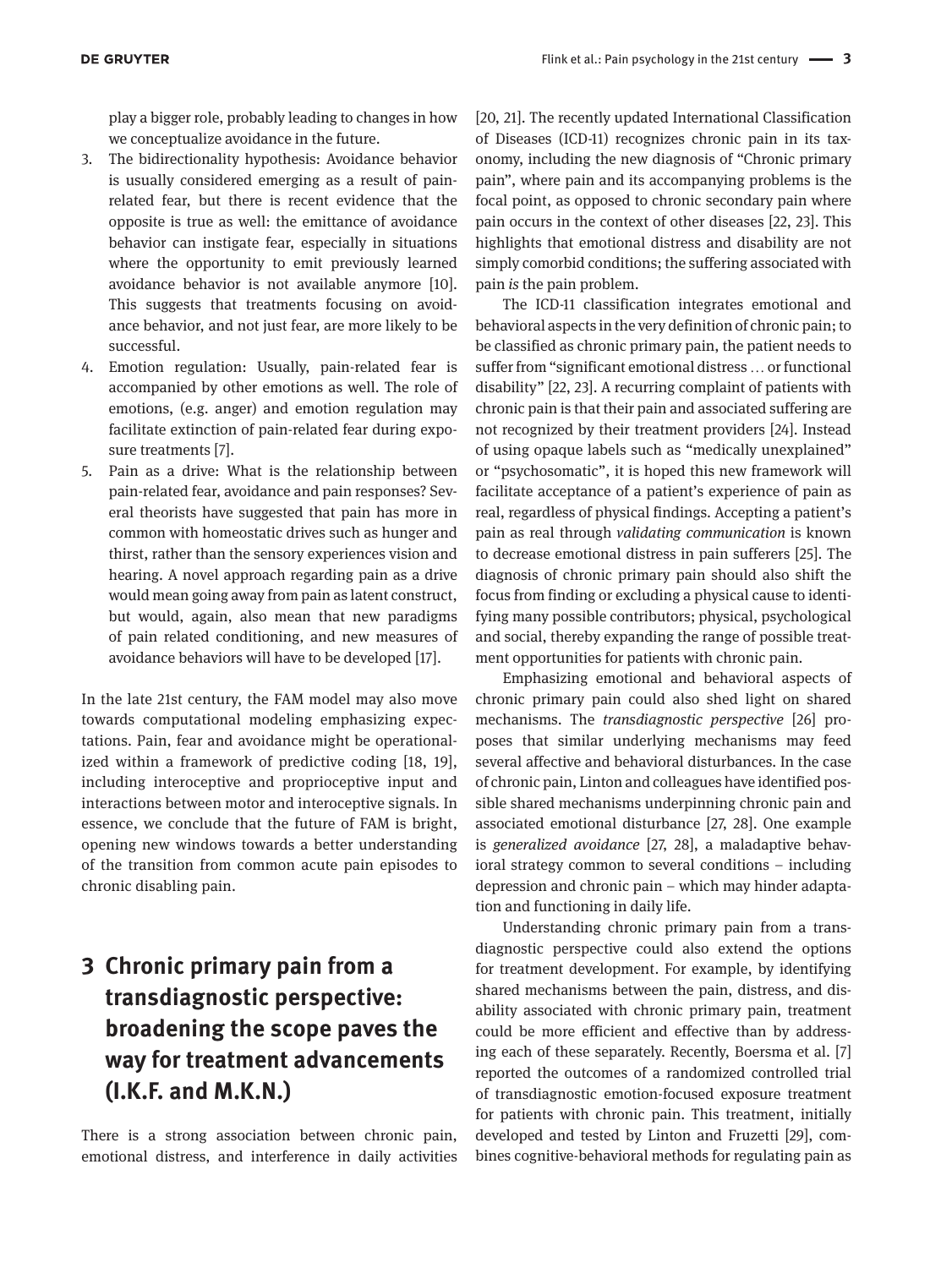well as emotions, with the aim of reducing behavioral and emotional avoidance, to facilitate adaptation to pain and reduced pain-related disability. The successful outcomes reported by Boersma et al. provide strong support for the efficacy of the transdiagnostic treatment model in this patient group.

By focusing on shared mechanisms and the broader framework encompassed in this diagnosis of chronic primary pain, a promising way forward is revealed for enhancing the management of chronic pain in the 21st century.

### **4 The development and evolution of secondary prevention (SP) (C.J.M. and H.B.J.)**

SP includes preventive measures that lead to early diagnosis and prompt and adequate treatment of a disease, illness or injury. Within pain management (PM), the modern approach to SP has its origins in the behavioral approach developed in the 1960s/1970s in Seattle [30]. This evolved into the cognitive-behavioral approach to pain which sits within the biopsychosocial approach to the management of pain and illness.

This PM approach contrasts with both the traditional biomedical/biomechanical approach and principal focus of the cure of pain; and also with pain as a type of mental illness. Sternbach's [31] early emphasis on the role of individual differences stimulated the identification of psychological factors and attempts at typology, but most influential perhaps has been the Gate Control Theory of Pain [32] which *inter alia* developed a focus on central mechanisms as well as peripheral pain pathways.

Professor Linton was at the forefront not only of the study of PM in occupational settings [33] but, more generally of the development of SP, with his landmark textbook in 2002 [34], and co-authorship of the Flags framework [35] which has been widely adopted as a way of thinking about SP. In particular the distinctions between (a) modifiable and unmodifiable risk factors and (b) psychological and sociooccupational and more general contextual factors. Central to this framework is communication with the patient.

Over the last 3–4 decades we have amassed evidence for the important role of psychological factors such as fear, catastrophizing, anxiety/somatic awareness, selfefficacy and flexibility, not only as mediators of treatment outcome but as potential targets for intervention.

Increasing evidence has emerged for the efficacy and cost-effectiveness of SP, but with relatively modest

treatment effects, a consequence in part of the adoption of the group approach (one size fits all) to interventions, but perhaps also to relative disregard of the nature of the treatment process and its implementation.

However, three recent developments merit mention: The development of stratified care (such as STaRT-Back [36]) linking (mainly psychological) risk factors with treatment targeting has energized interest in SP, particularly at the Primary Care Level. Second, new screening tools such as the short form of the Örebro Musculoskeletal Pain Screening Questionnaire (ÖPMSQ; 37) which potentially has broader applicability than the STaRTBack tool, and has been used in both clinical and occupational settings such as the recent Work Injury Screening and Early intervention (WISE) trial in Australia [37]. Finally, the development of Psychologically Informed Practice, or PiP [38], which encompasses the range of core psychological elements of cognitive behavioral approaches, and recent variants such as Acceptance and Commitment Therapy (ACT), and has stimulated re-examination of the nature of consultations and emphasized the role of experiential learning in the training of PiP professionals [39].

#### **4.1 Future directions**

There is interest currently in factors such as social capital, resilience and emotional dysregulation, and contextual influences on social communication models merit further investigation, but the most immediate priorities appraise the *process* of intervention and the nature of communication [40].

This requires the identification of the determinants of the behavior change we are targeting, while helping our clients/patients implement and sustain the behavior change both during and after our contact with them and as mentioned above, structured communication models such as the expanded four habits model [41] can serve as a useful scaffolding for the clinician when performing PM and thus become central in SP.

# **5 The other side of the coin: resilience as a pathway for improving treatment results (K.B. and M.P.)**

While cognitive behavioral therapies (CBT) for chronic musculoskeletal pain, including CBT informed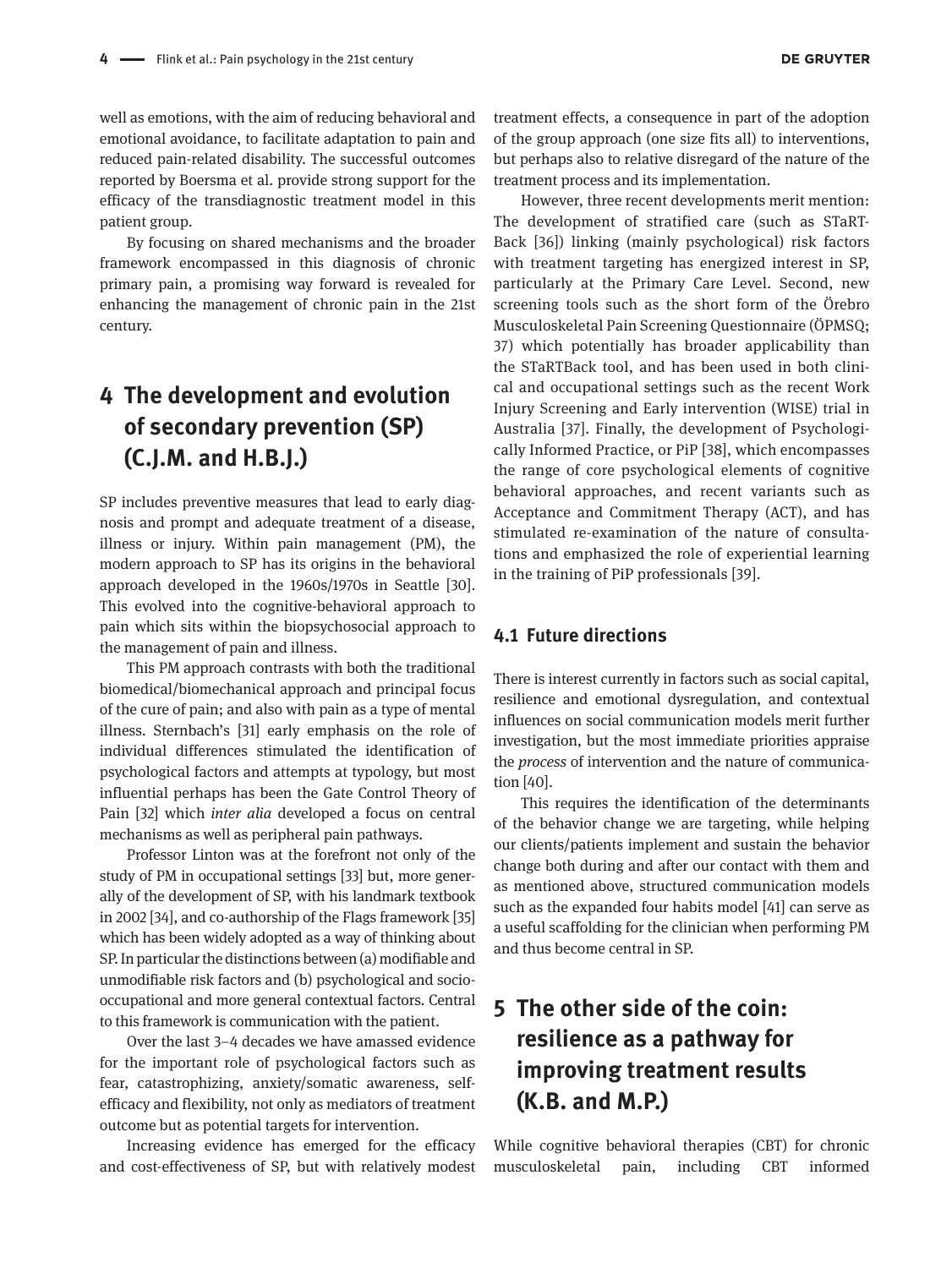multidisciplinary programs, have been found to be effective, the improvements in outcomes are modest [42, 43]. This calls for continued development of our understanding of what works for whom, and for refining our intervention models. A recent systematic review and meta-analysis investigated which factors were prognostic for long-term physical functioning after multidisciplinary pain rehabilitation [44]. The aim was not merely to identify outcome predictors, but also to identify factors that could be novel treatment targets. The results showed that emotional distress, maladaptive pain coping and low levels of protective factors such as optimism and acceptance were predictive of poor long-term physical functioning.

The identified prognostic factors confirm the importance of the main tenets of the fear-avoidance model of chronic pain [2] but additionally point to a role for resilience factors. Indeed, the latest version of the fear-avoidance model incorporates positive affect and optimism as factors that may counteract inflexible engagement in pain control and subsequent disability by fostering priority to pursuing valued life goals [3]. The recognition that both risk and resilience factors are prognostic of recovery can potentially be used to bolster treatment effects. Harnessing psychological resilience may tap into so far unexploited pathways of change and consequently, combining this with the more traditional risk-focused intervention techniques could lead to more robust clinical gains.

During recent years, several promising laboratory and clinical studies have been performed, demonstrating that resilience-based interventions can positively affect how an individual perceives pain and how pain interferes with functioning. For example, increasing optimism by means of a "Best Possible Self" writing and visualization exercise led to significantly lower pain reports during an experimental cold pressor task, and this effect was mediated by decreased pain catastrophizing [45]. Furthermore, this intervention reduced the impact of experimental pain on cognitive functioning [46], suggesting that targeting optimism in patients with chronic pain could alleviate pain interference in daily life.

As a first clinical study, Flink et al. [47] piloted a positive psychology intervention for patients with chronic pain using a single case experimental design. This "Happy Despite Pain" intervention aimed at increasing self-compassion, positive affect and optimism and by that exert a positive impact on wellbeing and functioning. The pilot study showed feasibility and acceptability of the program. Next, a randomized controlled trial was conducted in which the effect of an internet-delivered self-help version of this intervention was compared to that of an internet-delivered CBT intervention [48]. This

study showed long-term beneficial effects of the positive psychology intervention on well-being and depressive symptoms that were similar but not superior to those of the CBT intervention.

An interesting avenue for future studies is to examine how interventions focusing on increasing protective factors and interventions focusing on decreasing risk factors may be combined. We propose that augmenting resilience may enhance the effects of other, already established interventions. A recent trial using a treatment format that combined emotion regulation skills training, including those that build on positive resources, with exposure techniques indicated that combining these strategies could be a way to improve results beyond the effects of traditional treatment [7]. Thus, an increased focus on strengths and resilience may provide a promising way forward for enhancing the management of chronic pain in the 21st century.

### **6 Pain communication: what is next? (M.G.S.S. and A.W.)**

Pain does not occur in a vacuum, but in a social context in which interpersonal interactions and communication may affect an individual's pain experience [15, 49, 50]. Pain communication in all its complexity poses a challenge for diagnosis and treatment [51]. Therefore, and because communication is one of the most powerful components of pain treatment, gaining a better understanding of interpersonal communication in the context of pain is timely and important. Despite the progress made in studying pain communication, several important questions remain that have yet to be addressed or fully understood.

Studies of pain communication tend to focus on the extent and modes of behavioral expression by the person with pain, and on judgements and related responses made by the other person within the social contact [52]. These studies often address encoding and decoding of behavior separately. The interaction between behavioral and emotional responses of the pain patient and those close to him or her has been understudied. The other person is usually a partner or family member, or a clinician, with a somewhat narrow focus in older research, on instrumental help and operant reinforcement. This is a particularly misleading focus when both of a couple experience disabling chronic pain, which is not uncommon in older adults. More recently, the framework of validation and invalidation [53] has provided a basis for more emotionally focused investigation [51, 54–57].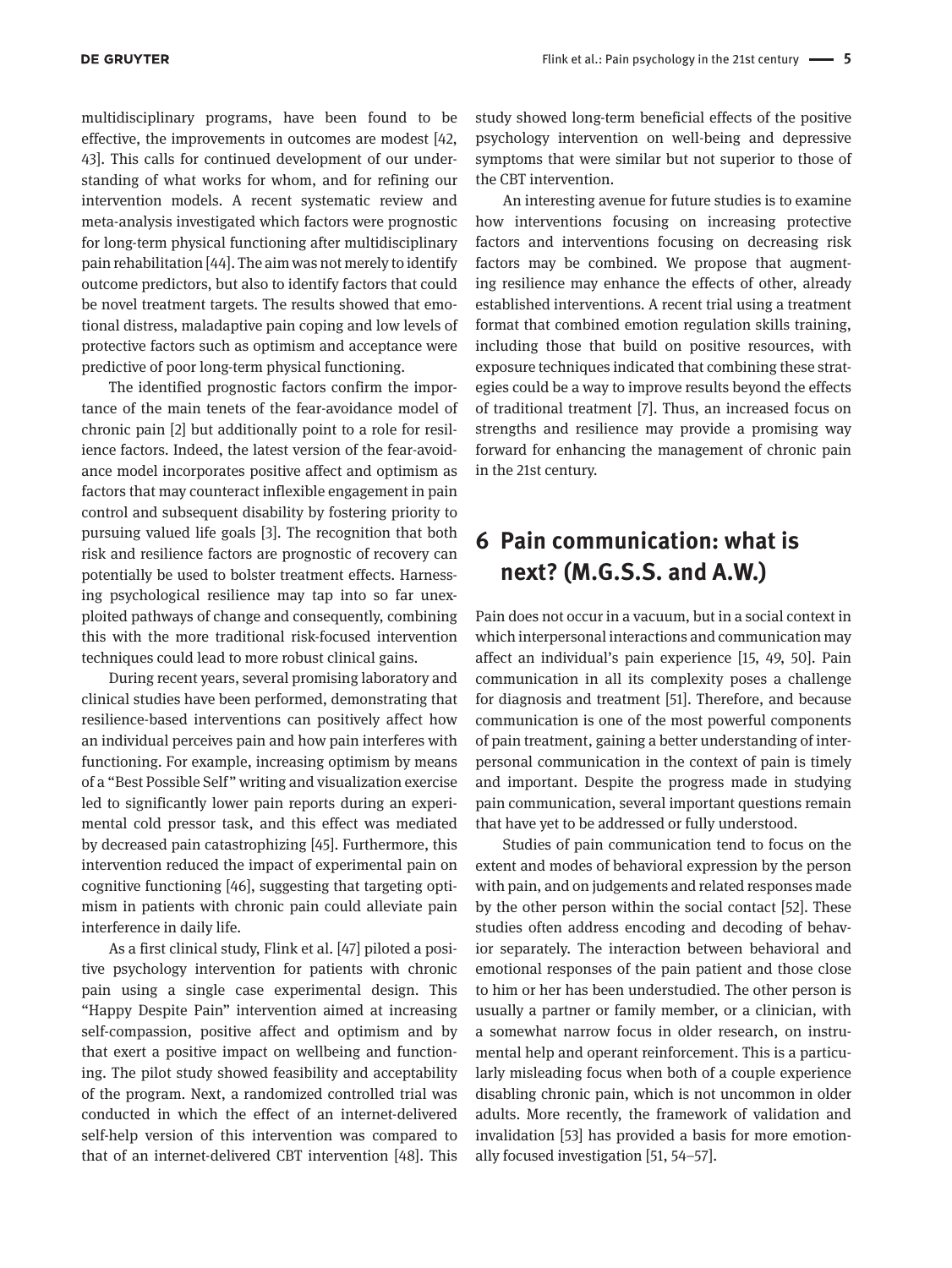There are many broader topics to explore, including expectations and beliefs in pain communication. Expectations about future pain outcomes are among the strongest predictors of pain, pain behavior, and treatment outcomes [58, 59]. It is therefore worth considering that the possible impact of different communication patterns, such as reassurance, validation, or invalidation, may be explained by disconfirmation or reinforcement of expectations that patients hold about pain and treatment outcomes [60]. A better understanding of the maintenance of (dysfunctional) pain expectations and their modification through effective communication strategies could help develop more targeted, optimized interventions [61].

Considering the social context of interpersonal interactions and communication, the perceived role of the partner in the patient's pain experience (e.g. pain in sexual activity) deserves further attention. Moreover studies involving encounters of the person with pain with strangers or acquaintances are rare [62], or for the child or adolescent of encounters inside and outside school. Lacking too are observations of enacted stigma [63], particularly in clinical settings [64], to complement those on experience of stigmatization.

Finally, the clinical encounter is a rich source of understanding the course of chronic pain within a broader social communication context [40, 65]. Although clinical findings point to associations between pain and the social context in which it occurs, the modulation of pain by interpersonal factors, and especially communication messages, has received only little experimental attention to date [50]. Moreover, methods from ethology, social research [66], and social network analysis are barely used but offer richer understanding of social experiences of the person in pain (including isolation and loneliness), also considering dynamics across contexts and over time [67]. These areas may also offer interventions worth testing for the person in pain in social communication contexts.

## **7 Shall we focus on the individual, the organization or the community? (W.S. and S.R.)**

Persistent pain is not an isolated phenomenon detached from social, environmental, and occupational context. The ability of an individual to prevent, self-manage, and cope with intermittent or episodic pain can depend on factors and constraints from the people and systems around them, from the closest family and friends to the larger community and social system [68]. The ability to contextualize the experience of pain outside of clinical encounters is a hallmark of Linton's research and practice guides. In the following section we will briefly review some of these contexts and how it relates to persistent pain and PM.

#### **7.1 The family**

A growing body of research by Linton and others has shown the importance of spousal support and communication in PM. In particular, recent studies have shown the effects of partner validation on emotions in people with chronic pain [56], and couple interactions may affect pain coping through a number of possible mechanisms [69], including an analgesic effect on pain [70]. Apart from issues of spousal support, chronic pain can have a major impact on other important family roles: caregiving for a dependent child or elder; financial support for housing and education; shifting family responsibilities; and workfamily conflict. The consistent evidence linking social support to reduced pain implies an integration of social support and intimacy in clinical care models [70].

#### **7.2 The workplace**

The workplace is where we spend a large amount of our waking time, and is as such an important source of influence as well as an arena for intervention. Professor Linton has made many significant contributions in this area including the identification of workplace risk factors for pain chronicity and disability [71, 72], a taxonomy of return-to-work obstacles [73], the need for supervisor training to respond to pain effectively [74], and the development of scales designed to assess psychosocial and workplace risk factors [73, 75, 76]. These innovations have supported intervention strategies leading to fewer days off work, fewer health care visits and better perceived health [77]. Similar results previously reported from the US, emphasize the importance of supervisors' communication skills for pain and work disability [78].

#### **7.3 The community**

Initial conceptualizations of psychosocial risk factors for chronic pain and disability presumed these to be individual traits (e.g. pain catastrophizing, fear avoidant beliefs), but recent work has highlighted how these factors also reflect social learning, environmental cues,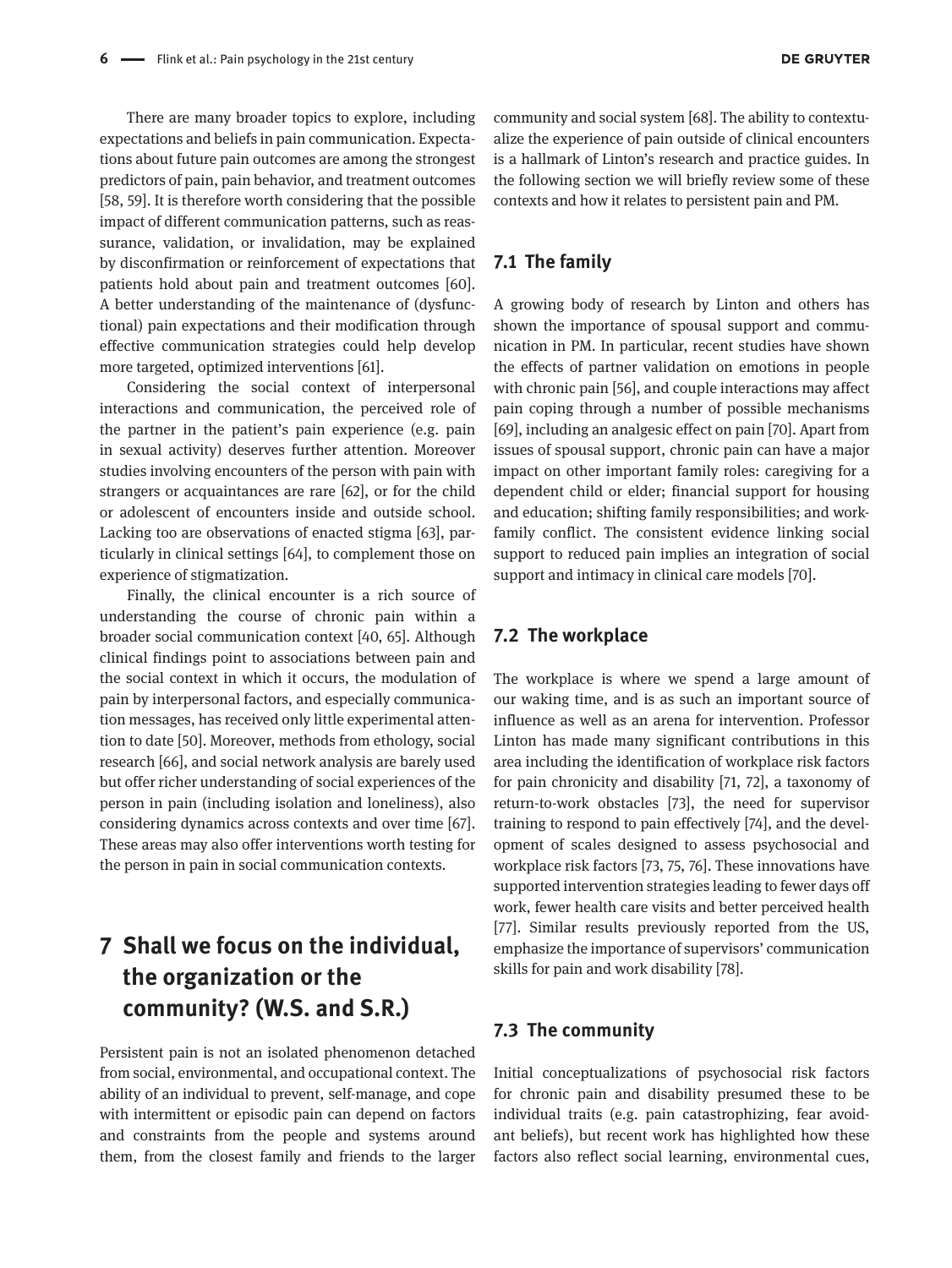local history, cultural beliefs, and environmental rewards and reinforcement. Thus, psychosocial influences on pain outcomes may be a product of many circumstances, and individual factors may not be so individual after all [79]. Linton's research has shown that health care providers may hold beliefs reflecting fear-avoidance that can influence patient beliefs and behavior [80]. Organizational structures within our social context seem to play a role in shaping how all stakeholders see and emotionally respond to pain.

### **7.4 The social systems**

Expanding to an even broader context, one might also say that pain is, in some respects, a system-level problem requiring system-level solutions. Issues of stigma, social insurance policies, social burden, health care systems, acceptance of behavioral approaches to PM, and the ability to affect health care provider practices – all of these are important social influences captured in the study designs and writings of Linton and his collaborators [81]. His work has also highlighted the risk of serious and life-changing outcomes that can sometimes result from common episodes of musculoskeletal pain and the need to implement evidence-based guidelines into clinical practice [82]. Improving pain care may involve some universal preventive efforts, including provider training and education, altering public views about pain and disability, and adopting government policies that support rehabilitation efforts that map onto known risk factors [83].

It is thus neither possible nor desirable to focus on either the individual, the organization or the community. They all coexist and mutually influence each other, and this needs to be taken into account when designing and implementing interventions.

### **8 Conclusion**

In this state-of-the-art synthesis, we have summarized and reflected on developments from the last years of advancements in pain psychology. The topics have covered a broad spectrum, from basic experimental studies, integrating emotion and motivational theories into current theoretical models, to applied research on the effect of early interventions as well as sophisticated emotion-focused treatment models for pain patients with concurrent emotional illhealth. Although psychologically informed interventions in general mainly focus on the individual, it has been put

forward that PM is highly influenced by the surrounding environment, including communication with health care providers, and the occupational and social context. Professor Steven J. Linton has been at the forefront of pain psychology research during the last decades, and inspired by his work this journey will continue into the 21st century, with the ultimate goal of enhancing the understanding and treatment for all people suffering from persistent and disabling pain.

**Acknowledgments:** We would like to thank all attendees at the 2019 CHAMP conference "Pain in the 21st century: Where do we come from and where are we going?" for valuable discussions and input to the paper.

#### **Authors' statements**

**Research funding:** The conference was funded by a grant from the Swedish Research Council, D-nr 2018-06780. **Conflicts of interest:** The authors have not reported any conflicts of interest in relation to this study. **Informed consent:** Not applicable. **Ethical approval:** Not applicable.

### **References**

- [1] Linton SJ, Hallden K. Can we screen for problematic back pain? A screening questionnaire for predicting outcome in acute and subacute back pain. Clin J Pain 1998;14:209–15.
- [2] Vlaeyen JW, Linton SJ. Fear-avoidance and its consequences in chronic musculoskeletal pain: a state of the art. Pain 2000;85:317–32.
- [3] Vlaeyen JW, Crombez G, Linton SJ. The fear-avoidance model of pain. Pain 2016;157:1588–9.
- [4] Vlaeyen JW, Linton SJ. Fear-avoidance model of chronic musculoskeletal pain: 12 years on. Pain 2012;153:1144–7.
- [5] Linton SJ, Overmeer T, Janson M, Vlaeyen JW, de Jong JR. Graded in vivo exposure treatment for fear-avoidant pain patients with functional disability: a case study. Cogn Behav Ther 2002;31:49–58.
- [6] Boersma K, Linton S, Overmeer T, Jansson M, Vlaeyen JW, de Jong J. Lowering fear-avoidance and enhancing function through exposure in vivo. A multiple baseline study across six patients with back pain. Pain 2004;108:8–16.
- [7] Boersma K, Sodermark M, Hesser H, Flink IK, Gerdle B, Linton SJ. Efficacy of a transdiagnostic emotion-focused exposure treatment for chronic pain patients with comorbid anxiety and depression: a randomized controlled trial. Pain 2019;160:1708–18.
- [8] Lethem J, Slade PD, Troup JD, Bentley G. Outline of a fear-avoidance model of exaggerated pain perception – I. Behav Res Ther 1983;21:401–8.
- [9] Engel GL. The biopsychosocial model and the education of health professionals. Ann N Y Acad Sci 1978;310:169–81.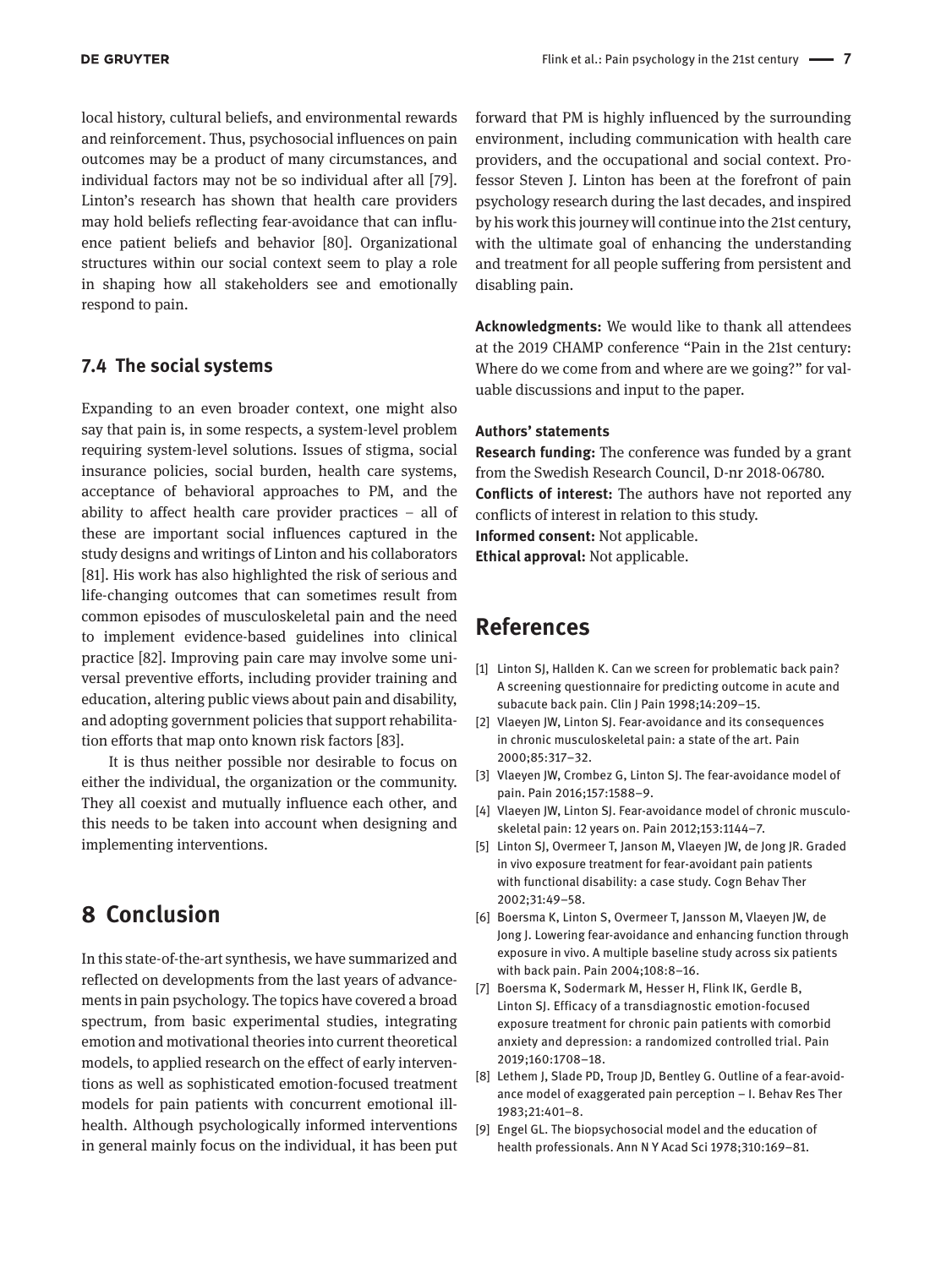- [10] van Vliet CM, Meulders A, Vancleef LM, Meyers E, Vlaeyen JW. Changes in pain-related fear and pain when avoidance behavior is no longer effective. J Pain [Internet]. 2019 Sep 18; Available at: [http://www.sciencedirect.com/science/article/](http://www.sciencedirect.com/science/article/pii/S1526590019308107) [pii/S1526590019308107](http://www.sciencedirect.com/science/article/pii/S1526590019308107). Accessed: 11 Feb 2020. DOI: [https://](https://doi.org/10.1016/j.jpain.2019.09.002) [doi.org/10.1016/j.jpain.2019.09.002](https://doi.org/10.1016/j.jpain.2019.09.002).
- [11] Cook AJ, Brawer PA, Vowles KE. The fear-avoidance model of chronic pain: validation and age analysis using structural equation modeling. Pain 2006;121:195–206.
- [12] Volders S, Boddez Y, De Peuter S, Meulders A, Vlaeyen JW. Avoidance behavior in chronic pain research: a cold case revisited. Behav Res Ther 2015;64:31–7.
- [13] Glombiewski JA. Exposure therapy for chronic back pain. Schmerz 2018;32:274–82. German.
- [14] Linton SJ, Boersma K, Jansson M, Overmeer T, Lindblom K, Vlaeyen JW. A randomized controlled trial of exposure in vivo for patients with spinal pain reporting fear of work-related activities. Eur J Pain 2008;12:722–30.
- [15] Karos K, Williams AC, Meulders A, Vlaeven JW. Pain as a threat to the social self: a motivational account. Pain 2018;159:1690–5.
- [16] Holzapfel S, Riecke J, Rief W, Schneider J, Glombiewski JA. Development and validation of the behavioral avoidance test-back pain (BAT-back) for patients with chronic low back pain. Clin J Pain 2016;32:940–7.
- [17] Vlaeyen JW, Crombez G. Behavioral conceptualization and treatment of chronic pain. Annu Rev Clin Psychol [Internet]. 2019;16. Available at: [https://www.annualreviews.](https://www.annualreviews.org/doi/abs/10.1146/annurev-clinpsy-050718-095744) [org/doi/abs/10.1146/annurev-clinpsy-050718-095744.](https://www.annualreviews.org/doi/abs/10.1146/annurev-clinpsy-050718-095744) Accessed: 11 Feb 2020. DOI: [https://doi.org/10.1146/annurev](https://doi.org/10.1146/annurev-clinpsy-050718-095744)[clinpsy-050718-095744.](https://doi.org/10.1146/annurev-clinpsy-050718-095744)
- [18] Wiech K. Deconstructing the sensation of pain: The influence of cognitive processes on pain perception. Science 2016;354:584–7.
- [19] Marshall AC, Gentsch A, Schütz-Bosbach S. The interaction between interoceptive and action states within a framework of predictive coding. Front Psychol 2018;9:180.
- [20] Blyth FM, March LM, Brnabic AJ, Jorm LR, Williamson M, Cousins MJ. Chronic pain in Australia: a prevalence study. Pain 2001;89:127–34.
- [21] Holmes A, Christelis N, Arnold C. Depression and chronic pain. Med J Aust 2013;199:17–20.
- [22] Treede RD, Rief W, Barke A, Aziz Q, Bennett MI, Benoliel R, Cohen M, Evers S, Finnerup NB, First MB, Giamberardino MA, Kaasa S, Korwisi B, Kosek E, Lavand'homme P, Nicholas M, Perrot S, Scholz J, Schug S, Smith BH, et al. Chronic pain as a symptom or a disease: the IASP Classification of Chronic Pain for the International Classification of Diseases (ICD-11). Pain 2019;160:19–27.
- [23] Nicholas M, Vlaeyen JW, Rief W, Barke A, Aziz Q, Benoliel R, Cohen M, Evers S, Giamberardino MA, Goebel A, Korwisi B, Perrot S, Svensson P, Wang SJ, Treede RD; IASP Taskforce for the Classification of Chronic Pain. The IASP classification of chronic pain for ICD-11: chronic primary pain. Pain 2019;160:28–37.
- [24] Verbeek J, Sengers MJ, Riemens L, Haafkens J. Patient expectations of treatment for back pain: a systematic review of qualitative and quantitative studies. Spine 2004;29:2309–18.
- [25] Edmond SN, Keefe FJ. Validating pain communication: current state of the science. Pain 2015;156:215–9.
- [26] Harvey A, Watkins E, Mansell W, Shafran R. Cognitive behavioral processes across psychological disorders: a transdiagnostic approach to research and treatment. New York: Oxford University Press Inc., 2004.
- [27] Linton SJ. A transdiagnostic approach to pain and emotion. J Appl Biobehav Res 2013;18:82–103.
- [28] Linton SJ, Flink IK, Schrooten MG, Wiksell R. Understanding co-occurring emotion and pain: the role of context sensitivity from a transdiagnostic perspective. J Contemp Psychother 2016;46:129–37.
- [29] Linton SJ, Fruzzetti AE. A hybrid emotion-focused exposure treatment for chronic pain: a feasibility study. Scand J Pain 2014;5:151–8.
- [30] Fordyce WE. Behavioral methods for chronic pain and illness. St. Louis (MO): C.V. Mosby Company; 1976.
- [31] Sternbach RA. The psychology of pain. New York: Raven Press; 1986.
- [32] Melzack R, Wall PD. Pain mechanisms: a new theory. Science 1965;150:971–9.
- [33] Linton SJ, Bradley LA, Jensen I, Spangfort E, Sundell L. The secondary prevention of low back pain: a controlled study with follow-up. Pain 1989;36:197–207.
- [34] Linton SJ. New avenues for the prevention of chronic musculoskeletal pain and disability. Amsterdam, The Netherlands: Elsevier Health Sciences; 2002.
- [35] Linton SJ, Nicholas M, MacDonald S. Development of a short form of the Örebro Musculoskeletal Pain Screening Questionnaire. Spine 2011;36:1891–5.
- [36] Hill JC, Whitehurst DG, Lewis M, Bryan S, Dunn KM, Foster NE, Konstantinou K, Main CJ, Mason E, Somerville S, Sowden G, Vohora K, Hay EM. Comparison of stratified primary care management for low back pain with current best practice (STarT Back): a randomised controlled trial. The Lancet 2011;378:1560–71.
- [37] Nicholas MK, Costa DSJ, Linton SJ, Main CJ, Shaw WS, Pearce G, Gleeson M, Pinto RZ, Blyth FM, McAuley JH, Smeets R, McGarity A. Implementation of early intervention protocol in Australia for 'High Risk' injured workers is associated with fewer lost work days over 2 years than usual (stepped) care. J Occup Rehabil [Internet]. 2019 Jul; Available at: [https://doi.org/10.1007/](https://doi.org/10.1007/s10926-019-09849-y) [s10926-019-09849-y](https://doi.org/10.1007/s10926-019-09849-y). Accessed: 10 Feb 2020.
- [38] Main CJ, George SZ. Psychologically informed practice for management of low back pain: future directions in practice and research. Phys Ther 2011;91:820–4.
- [39] Keefe FJ, Main CJ, George SZ. Advancing psychologically informed practice for patients with persistent musculoskeletal pain: promise, pitfalls, and solutions. Phys Ther 2018;98:398–407.
- [40] Main CJ, Linton SJ. What really goes on behind closed doors: The need to understand communication about pain. Scand J Pain 2013;4:23–4.
- [41] Lundeby T, Jacobsen HB, Lundeby PA, Loge JH. Emotions in communication skills training − experiences from general practice to Porsche maintenance. Patient Educ Couns 2017;100:2141–3.
- [42] Kamper SJ, Apeldoorn AT, Chiarotto A, Smeets R, Ostelo RW, Guzman J, van Tulder MW. Multidisciplinary biopsychosocial rehabilitation for chronic low back pain: cochrane systematic review and meta-analysis. Br Med J [Internet]. 2015 Feb;350. Available at:<https://www.bmj.com/content/350/bmj.h444>. Accessed: 10 Feb 2020.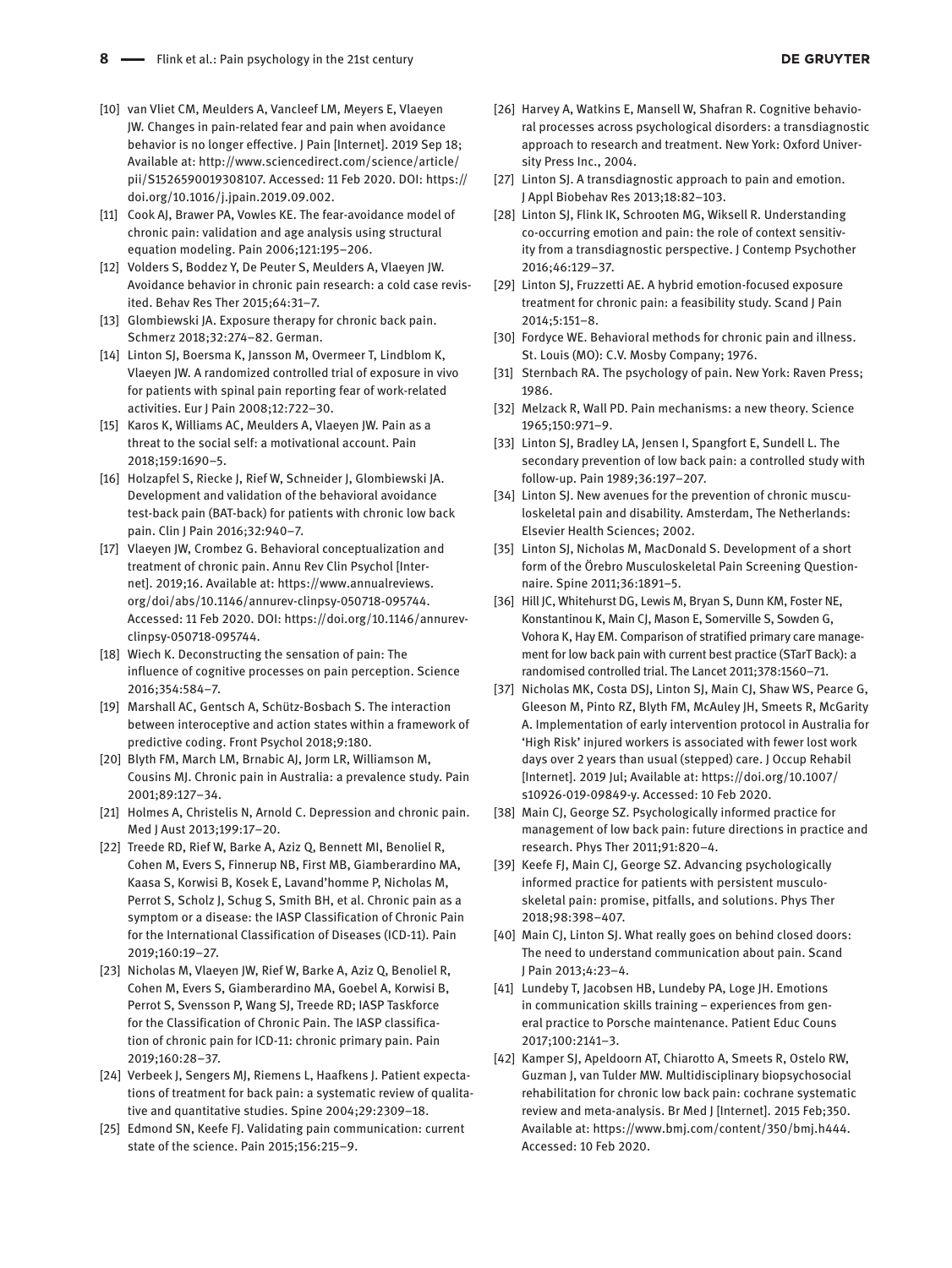- [43] Morley S, Williams A, Hussain S. Estimating the clinical effectiveness of cognitive behavioural therapy in the clinic: evaluation of a CBT informed pain management programme. Pain 2008;137:670–80.
- [44] Tseli E, Boersma K, Stålnacke BM, Enthoven P, Gerdle B, Äng BO, Grooten WJ. Prognostic factors for physical functioning after multidisciplinary rehabilitation in patients with chronic musculoskeletal pain: a systematic review and meta-analysis. Clin J Pain 2019;35:148–73.
- [45] Hanssen MM, Peters ML, Vlaeyen JW, Meevissen YM, Vancleef LM. Optimism lowers pain: evidence of the causal status and underlying mechanisms. Pain 2013;154:53–8.
- [46] Boselie JJ, Vancleef LM, Peters ML. Increasing optimism protects against pain-induced impairment in task-shifting performance. J Pain 2017;18:446–55.
- [47] Flink IK, Smeets E, Bergbom S, Peters ML. Happy despite pain: Pilot study of a positive psychology intervention for patients with chronic pain. Scand J Pain 2015;7:71–9.
- [48] Peters ML, Smeets E, Feijge M, van Breukelen G, Andersson G, Buhrman M, Linton SJ. Happy despite pain: a randomized controlled trial of an 8-week internet-delivered positive psychology intervention for enhancing well-being in patients with chronic pain. Clin J Pain 2017;33:962–75.
- [49] Vervoort T, Karos K, Trost Z, Prkachin KM. Social and interpersonal dynamics in pain. Cham (Switzerland): Springer; 2018.
- [50] Krahe C, Springer A, Weinman JA, Fotopoulou A. The social modulation of pain: others as predictive signals of salience – a systematic review. Front Hum Neurosci 2013;7:386.
- [51] Linton SJ. Intricacies of good communication in the context of pain: does validation reinforce disclosure? Pain 2015;156:199–200.
- [52] Craig KD. Social communication model of pain. Pain 2015;156:1198–9.
- [53] Cano A, Williams AC. Social interaction in pain: reinforcing pain behaviors or building intimacy? Pain 2010;149:9–11.
- [54] Cano A, Corley AM, Clark SM, Martinez SC. A couple-based psychological treatment for chronic pain and relationship distress. Cogn Behav Pract 2018;25:119–34.
- [55] Carstens J, Boersma K, Schrooten MGS, Linton SJ. Effects of validating communication on recall during a pain-task in healthy participants. Scand J Pain 2017;17:118–25.
- [56] Edlund SM, Carlsson ML, Linton SJ, Fruzzetti AE, Tillfors M. I see you're in pain – The effects of partner validation on emotions in people with chronic pain. Scand J Pain 2015;6:16–21.
- [57] Linton SJ, Boersma K, Vangronsveld K, Fruzzetti A. Painfully reassuring? The effects of validation on emotions and adherence in a pain test. Eur J Pain 2012;16:592–9.
- [58] Boersma K, Linton SJ. Expectancy, fear and pain in the prediction of chronic pain and disability: a prospective analysis. Eur J Pain 2006;10:551–7.
- [59] Peerdeman KJ, van Laarhoven AI, Peters ML, Evers AW. An integrative review of the influence of expectancies on pain. Front Psychol 2016;7:1270.
- [60] Schrooten MG, Linton SJ. Changing pain expectations: the role of social context and communication. Pain 2017;158:1185–6.
- [61] Kube T, Glombiewski JA, Rief W. Using different expectation mechanisms to optimize treatment of patients with medical conditions: a systematic review. Psychosom Med 2018;80:535–43.
- [62] Ashton-James CE, Richardson DC, de CWAC, Bianchi-Berthouze N, Dekker PH. Impact of pain behaviors on evaluations of warmth and competence. Pain 2014;155:2656–61.
- [63] De Ruddere L, Craig KD. Understanding stigma and chronic pain: a-state-of-the-art review. Pain 2016;157:1607–10.
- [64] Williams AC. Defeating the stigma of chronic pain. Pain 2016;157:1581–2.
- [65] Koekkoek B, Hutschemaekers G, van Meijel B, Schene A. How do patients come to be seen as 'difficult'?: a mixed-methods study in community mental health care. Soc Sci Med 2011;72:504–12.
- [66] Morris DB. The Culture of pain. Berkley (CA): University of California Press; 1993.
- [67] Holt-Lunstad J, Smith TB, Layton JB. Social relationships and mortality risk: a meta-analytic review. PLoS Med 2010;7:e1000316.
- [68] Loisel P, Buchbinder R, Hazard R, Keller R, Scheel I, van Tulder M, Webster B. Prevention of work disability due to musculoskeletal disorders: the challenge of implementing evidence. J Occup Rehabil 2005;15:507–24.
- [69] Prenevost MH, Reme SE. Couples coping with chronic pain: how do intercouple interactions relate to pain coping? Scand J Pain 2017;16:150–7.
- [70] Che X, Cash R, Ng SK, Fitzgerald P, Fitzgibbon BM. A systematic review of the processes underlying the main and the buffering effect of social support on the experience of pain. Clin J Pain 2018;34:1061–76.
- [71] Shaw WS, van der Windt DA, Main CJ, Loisel P, Linton SJ; "Decade of the Flags" working group. Early patient screening and intervention to address individual-level occupational factors ("blue flags") in back disability. J Occup Rehabil 2009;19:64–80.
- [72] Linton SJ. Occupational psychological factors increase the risk for back pain: a systematic review. J Occup Rehabil 2001;11:53–66.
- [73] Marhold C, Linton SJ, Melin L. Identification of obstacles for chronic pain patients to return to work: evaluation of a questionnaire. J Occup Rehabil 2002;12:65–75.
- [74] Linton SJ. A behavioral workshop for training immediate supervisors: the key to neck and back injuries? Percept Mot Skills 1991;73:1159–70.
- [75] Shaw WS, Reme SE, Linton SJ, Huang YH, Pransky G. 3rd place. PREMUS 1 best paper competition: development of the returnto-work self-efficacy (RTWSE-19) questionnaire – psychometric properties and predictive validity. Scand J Work Environ Health 2011;37:109–19.
- [76] Linton SJ, Boersma K. Early identification of patients at risk of developing a persistent back problem: the predictive validity of the Orebro Musculoskeletal Pain Questionnaire. Clin J Pain 2003;19:80–6.
- [77] Linton SJ, Boersma K, Traczyk M, Shaw W, Nicholas M. Early workplace communication and problem solving to prevent back disability: results of a randomized controlled trial among high-risk workers and their supervisors. J Occup Rehabil 2016;26:150–9.
- [78] Shaw WS, Robertson MM, Pransky G, McLellan RK. Employee perspectives on the role of supervisors to prevent workplace disability after injuries. J Occup Rehabil 2003;13:129–42.
- [79] Soklaridis S, Ammendolia C, Cassidy D. Looking upstream to understand low back pain and return to work: psychosocial factors as the product of system issues. Soc Sci Med 2010;71:1557–66.